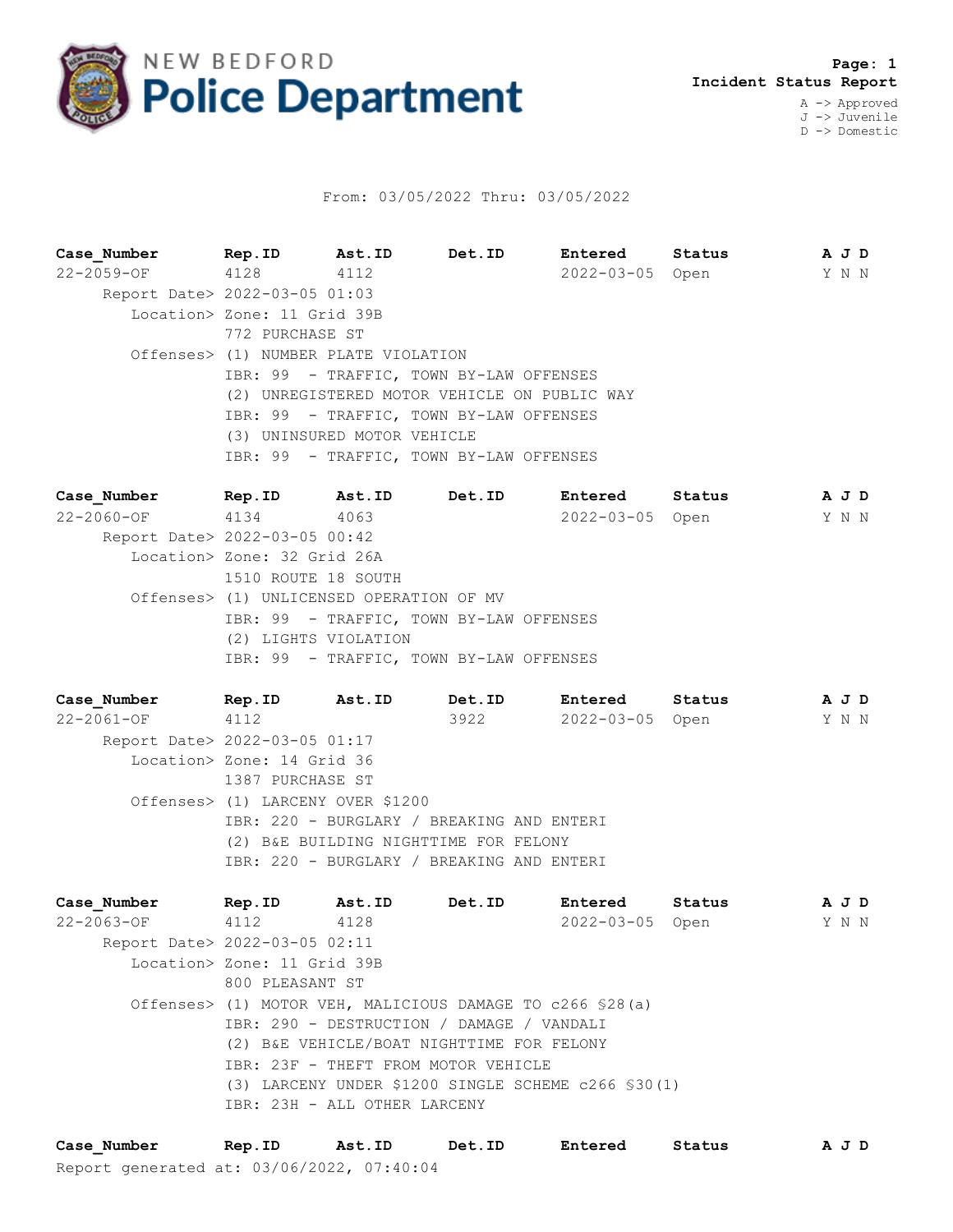

 **Page: 2 Incident Status Report**

> A -> Approved J -> Juvenile D -> Domestic

22-2068-OF 3876 2022-03-05 Open N N N Report Date> 2022-03-05 10:01 Location> Zone: 14 Grid 39A 850 PLEASANT ST Offenses> (1) MOTOR VEH, MALICIOUS DAMAGE TO c266 §28(a) IBR: 290 - DESTRUCTION / DAMAGE / VANDALI

**Case\_Number Rep.ID Ast.ID Det.ID Entered Status A J D** 22-2070-OF 4112 2022-03-05 Open Y N N Report Date> 2022-03-05 10:11 Location> Zone: 21 Grid 54B 117 PLEASANT ST Offenses> (1) MOTOR VEH, LARCENY OF IBR: 240 - MOTOR VEHICLE THEFT

**Case\_Number Rep.ID Ast.ID Det.ID Entered Status A J D** 22-2075-OF 4135 2022-03-05 Open Y N N Report Date> 2022-03-05 11:27 Location> Zone: 33 Grid 16A 295 SHAW ST Offenses> (1) MOTOR VEH, MALICIOUS DAMAGE TO c266 §28(a) IBR: 290 - DESTRUCTION / DAMAGE / VANDALI

**Case\_Number Rep.ID Ast.ID Det.ID Entered Status A J D** 22-2077-OF 3851 3922 2022-03-05 Open Y N N Report Date> 2022-03-05 12:59 Location> Zone: 13 Grid 30B 825 ROCKDALE AVE Offenses> (1) SHOPLIFTING BY ASPORTATION IBR: 23C - SHOPLIFTING

**Case\_Number Rep.ID Ast.ID Det.ID Entered Status A J D** 22-2079-OF 3851 2022-03-05 Open Y N N Report Date> 2022-03-05 13:44 Location> Zone: 13 Grid 33 301 CEDAR ST Offenses> (1) MOTOR VEH, LARCENY OF IBR: 240 - MOTOR VEHICLE THEFT

**Case\_Number Rep.ID Ast.ID Det.ID Entered Status A J D** 22-2081-OF 3874 3996 2022-03-05 Open Y N N Report Date> 2022-03-05 14:13 Location> Zone: 31 Grid 25A 122 SAWYER ST Offenses> (1) LARCENY UNDER \$1200 SINGLE SCHEME c266 §30(1) IBR: 23H - ALL OTHER LARCENY

| Case Number      | Rep.ID | Ast.ID | Det.ID | Entered         | Status | AJD   |  |  |
|------------------|--------|--------|--------|-----------------|--------|-------|--|--|
| $22 - 2085 - OF$ | 4058   | 4036   | 4020   | 2022-03-05 Open |        | Y N N |  |  |